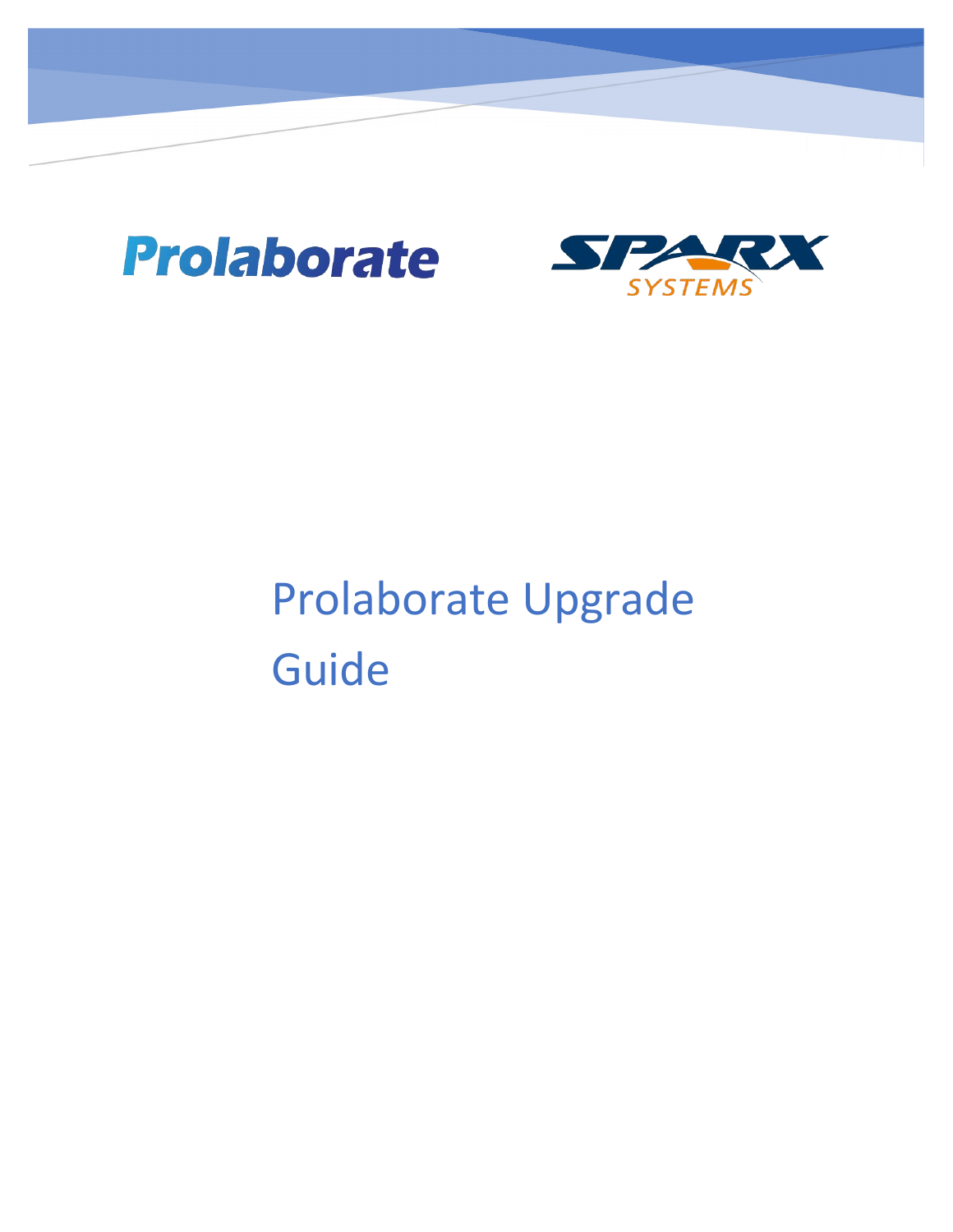# Table of Contents

| After installing Prolaborate, users must do the following steps in order to access the |
|----------------------------------------------------------------------------------------|
|                                                                                        |
|                                                                                        |
|                                                                                        |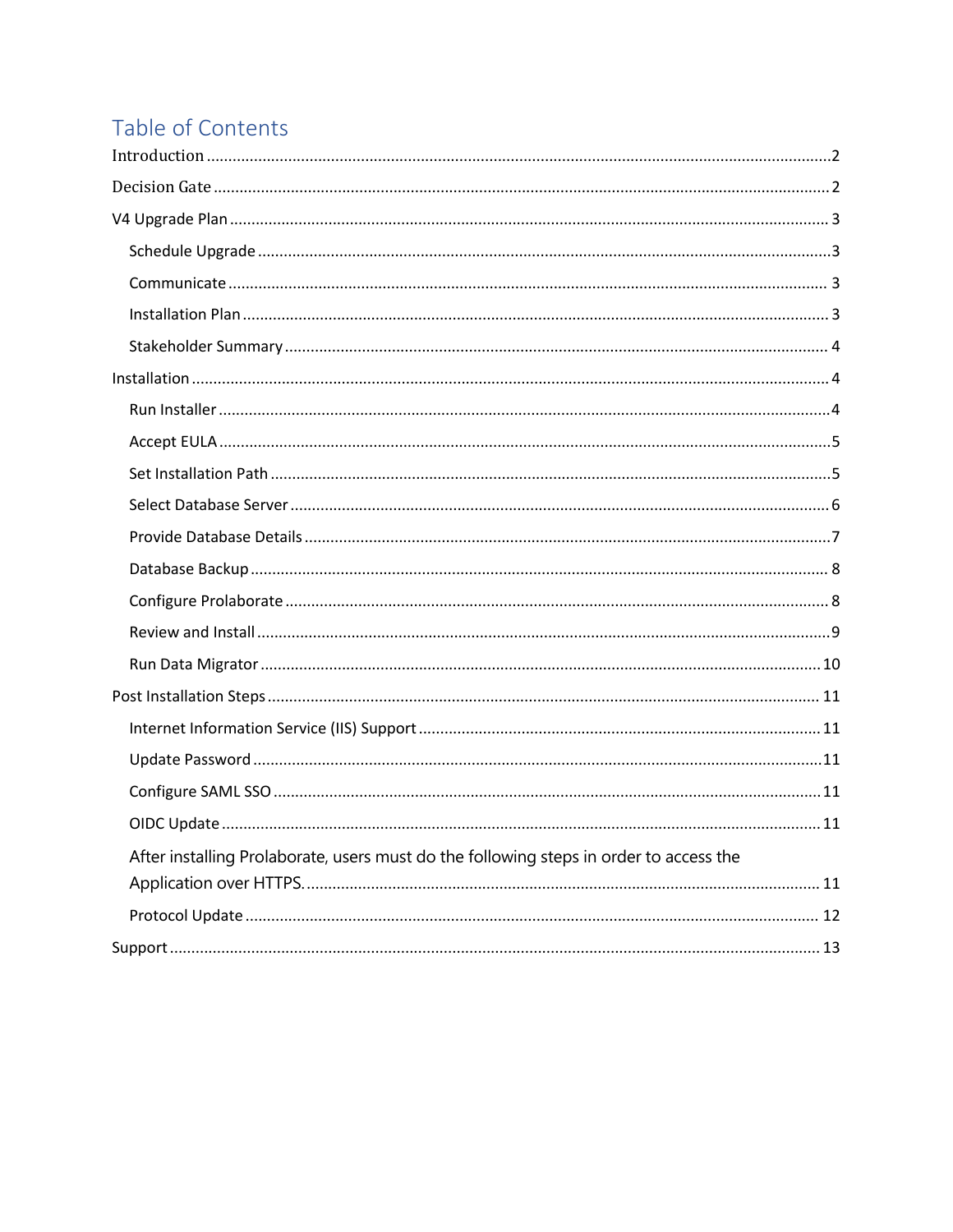## <span id="page-2-0"></span>**Introduction**

In this guide, we will take a look at the steps involved in upgrading your current installation of Prolaborate version 3.x to latest version.

Use the points in the *Decision Gate* section to decide whether you are ready to go ahead with Prolaborate latest version.

Once you are ready, check out the suggested *Upgrade Plan* section and plan your upgrade as per your processes and our suggestions. And on the day of the Upgrade, follow the *Installation* and *post-Installation steps*.

# <span id="page-2-1"></span>Decision Gate

Check the following points and decide whether you are fine/ready to go ahead with the upgrade.

1. EA Database

As of now, Prolaborate supports EA repositories hosted on MS SQL and MySQL database servers only. Support for Postgres and Oracle databases are in the pipeline.

2. Password Update

The password algorithm has been upgraded for enhanced security.

If you are using Prolaborate's inbuilt User Management capabilities (and not integrated with AD or SAML SSO), the password will be reset for all users.

You should proceed with latest version only if you can handle the impact.

3. SAML Integration

A quick update will be needed after the migration if you are using SAML integration of Prolaborate.

Proceed with latest version if the SSO team understands the change and is available.

4. Review Release notes

Review the complete release notes to confirm all the features that you use right now are already released in latest version. [Here](https://prolaborate.sparxsystems.com/resources/release-history/release-notes-v4?id=411) is the link to a summary of the release.

5. Upgrade Prolaborate to V3.5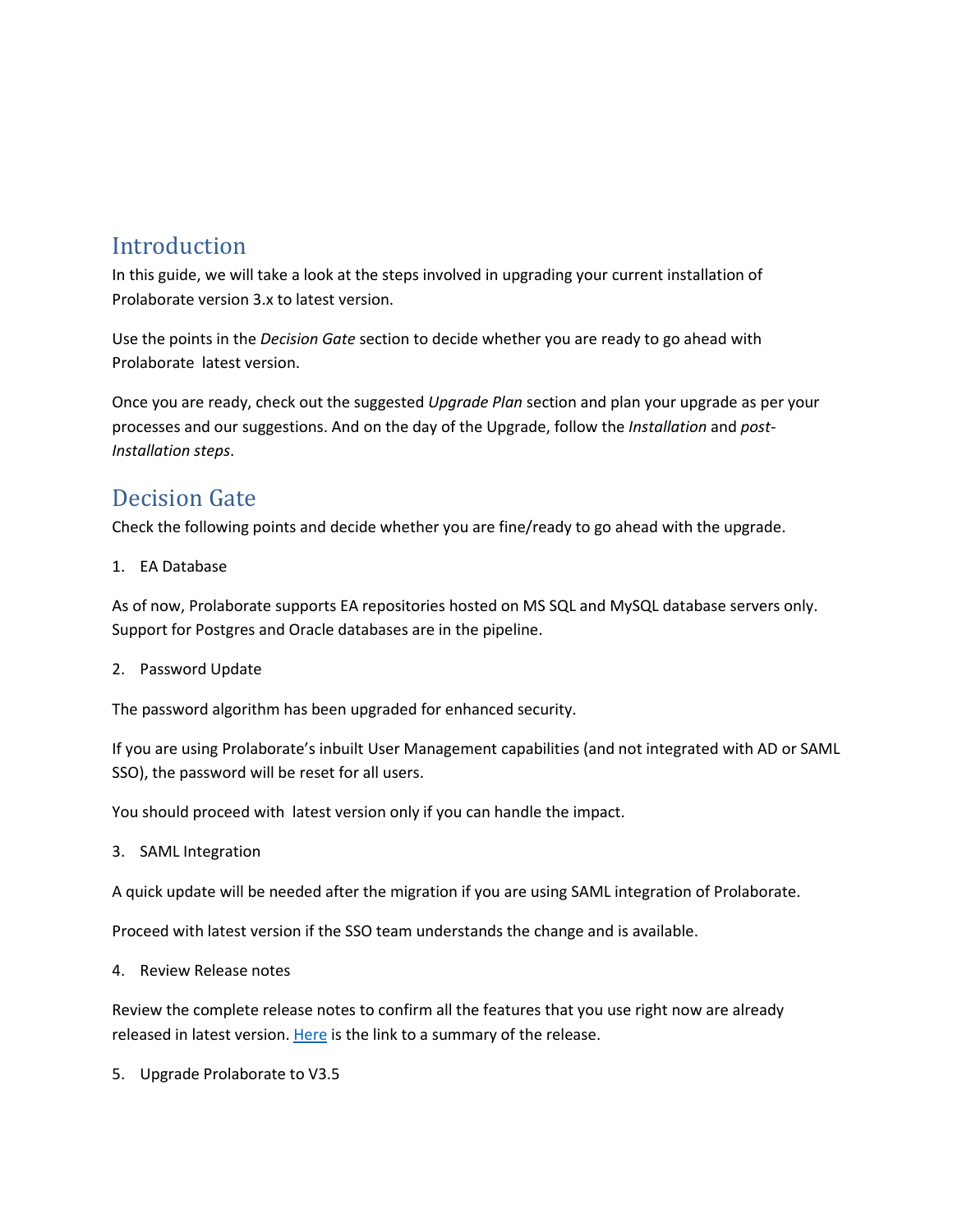For a smooth installation, it is recommended to upgrade your current installation of Prolaborate to version 3.5, if not done already. Learn more [here.](https://prolaborate.sparxsystems.com/resources/release-history/release-notes-v3?id=350)

8. Pro Cloud Server

Pro Cloud Server should be upgraded to version 4.2.65, if not done already. Click [here](https://sparxsystems.com/products/procloudserver/downloads.html) to download the installer.

## <span id="page-3-0"></span>V4 Upgrade Plan

Once the decision is made to go ahead with latest version, you need to plan forit. This section will help you with the same.

#### <span id="page-3-1"></span>Schedule Upgrade

Check out the details of this planning section and finalize the date of the upgrade.

#### <span id="page-3-2"></span>Communicate

Inform the business stakeholders about the Prolaborate latest version upgrade and the changes in advance.

You can inform them about the date and time of the upgrade, and the new features.

#### <span id="page-3-3"></span>Installation Plan

The plan should consider the following activities as a minimum:

- 1. Backup A backup of Prolaborate Application Server and Prolaborate database. This will be needed if the validation fails
- 2. Installation Review Installation steps thoroughly so that there are no surprises on the day of installation.
- 3. Post Installation Steps
	- a. IT team would be needed for enabling HTTPS in Prolaborate. Check the *Post Installation* section below for more details.
	- b. SSO team will be needed to complete the configuration of Prolaborate with SAML SSO
	- c. The architecture team would have to reset the Passwords and inform the users
- 4. Validation Once Prolaborate latest version is installed and configured, it should be validated to ensure success. Create a simple checklist of features that you use majorly. You can quickly check them out and validate the new version.
	- a. Success Once the installation is validated to be a success, stakeholders need to be notified again
	- b. Failure If validation is not successful, installation should be reverted. Create the required steps to do the same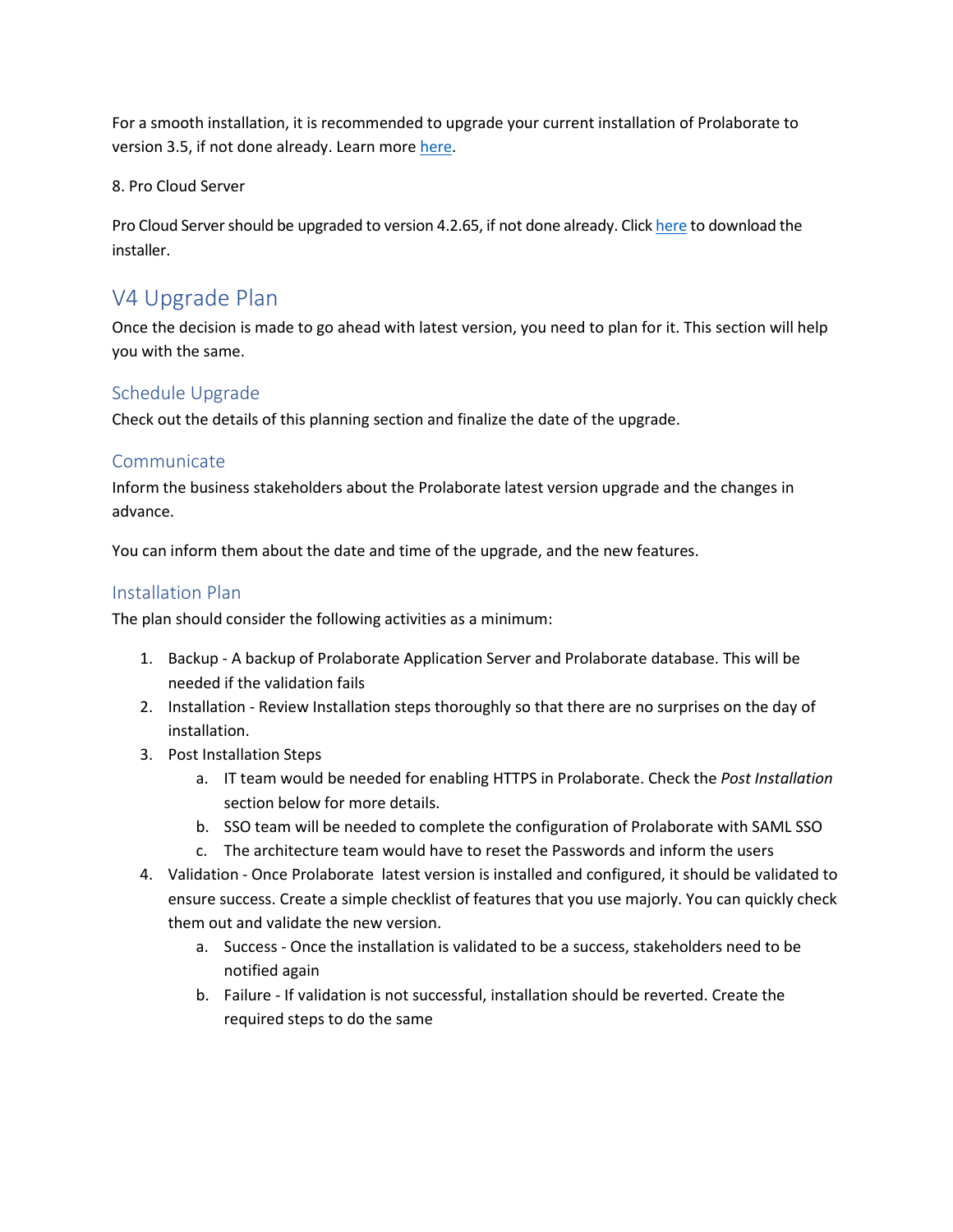## <span id="page-4-0"></span>Stakeholder Summary

| <b>Activity</b>                                | <b>Stakeholders</b>      |
|------------------------------------------------|--------------------------|
| Communications                                 | Architecture team        |
| <b>Backups</b>                                 | IT team                  |
| Prolaborate Upgrade                            | IT team                  |
| Post Installation - User Update                | <b>Architecture Team</b> |
| Post Installation - SSO Update                 | SSO Team                 |
| Post Installation - SSL update and other steps | IT Team                  |
| Validation                                     | <b>Architecture Team</b> |
| Rollback                                       | IT team                  |

# <span id="page-4-1"></span>Installation

Follow these steps on the day of the upgrade.

#### <span id="page-4-2"></span>Run Installer

Run *Setup.exe* as administrator.

Click on *Next*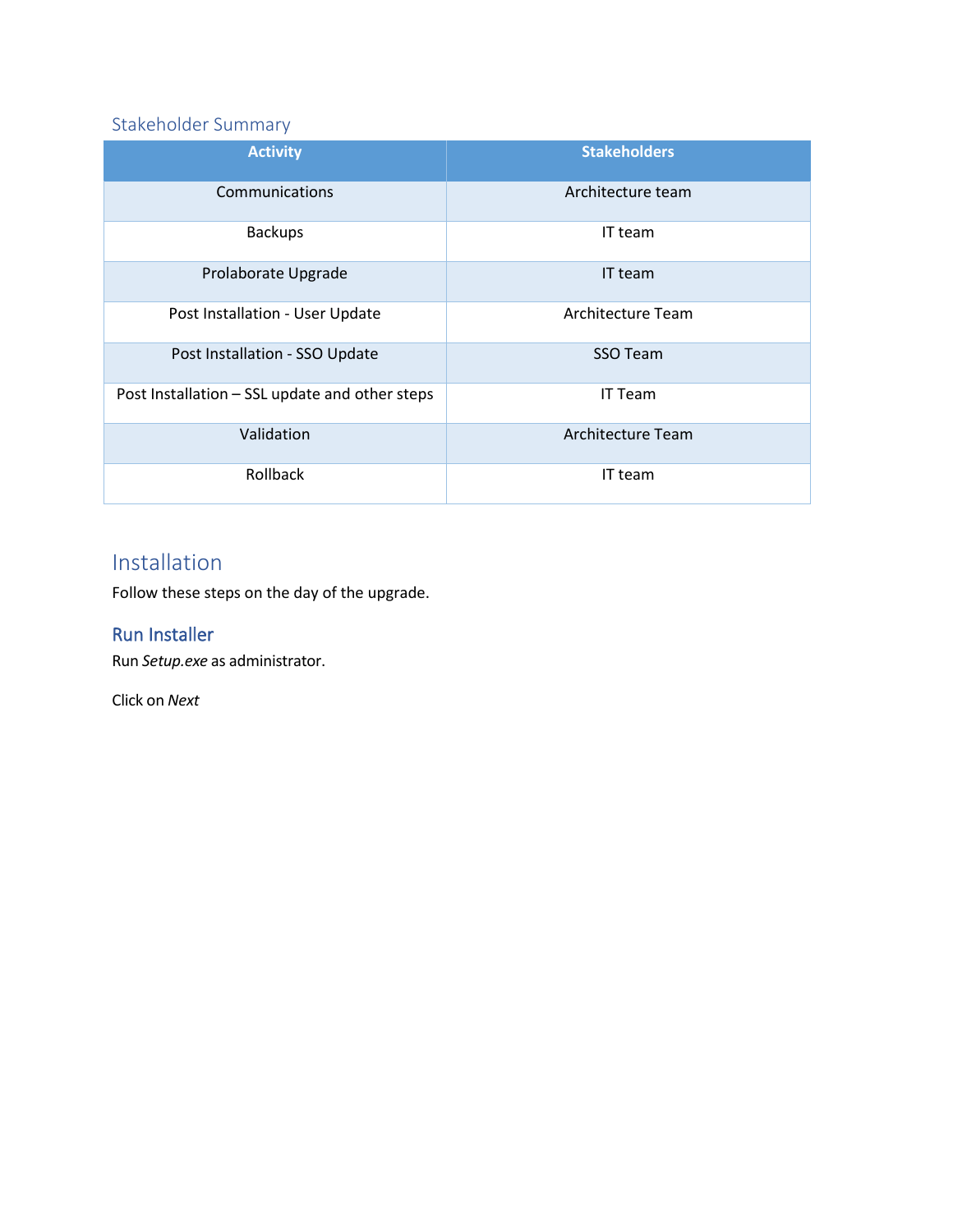

#### <span id="page-5-0"></span>Accept EULA

Check the box to accept the terms and click *Next*



#### <span id="page-5-1"></span>Set Installation Path

Select a path to install Prolaborate**.** (Create a separate folder for V4 installation forsafety purposes)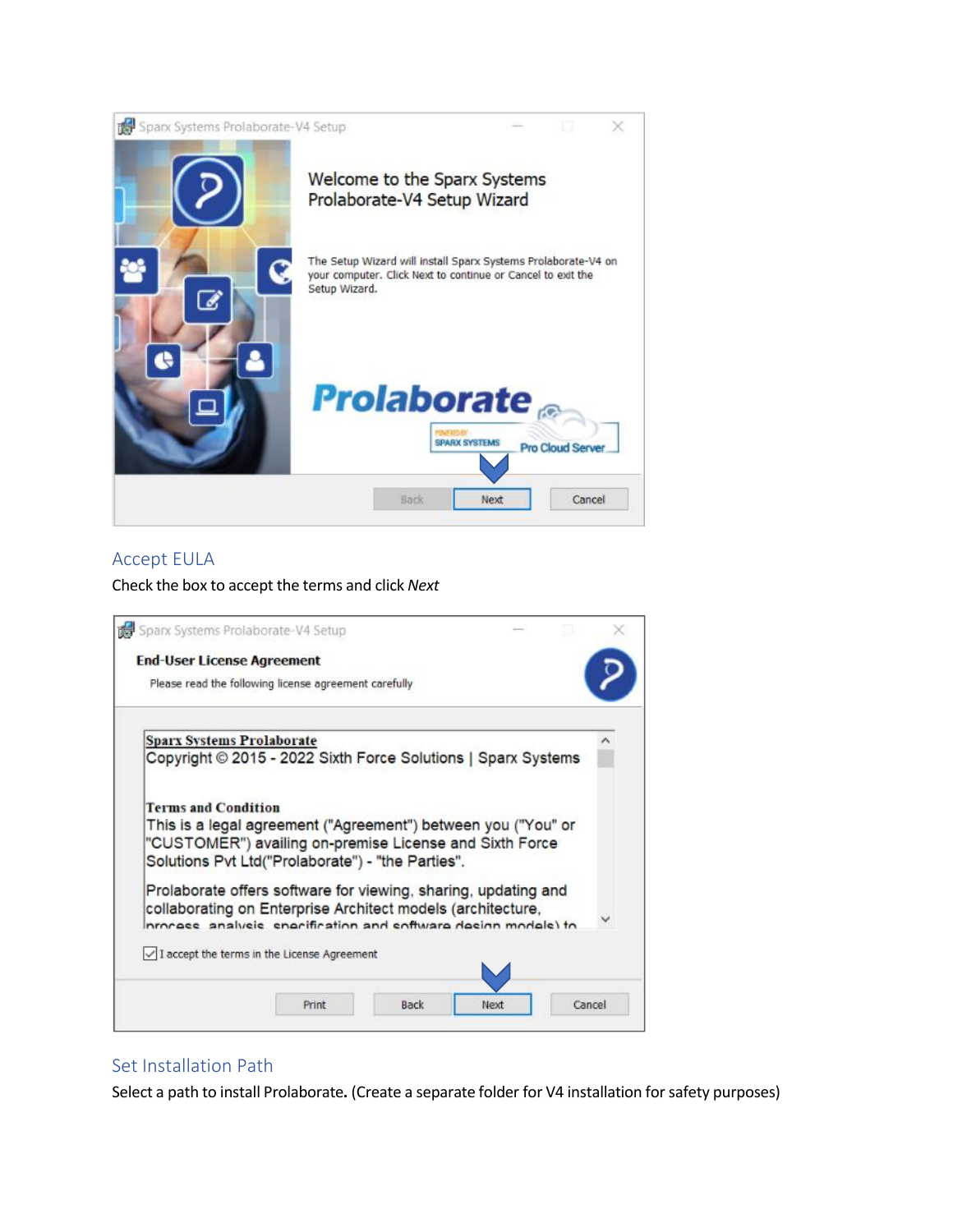**Important Note:** Please use an alternate folder path rather than the one used for version 3 to avoid data conflicts. Also, this helps in rollback if needed.

| Sparx Systems Prolaborate-V4 Setup                                             |  |  |
|--------------------------------------------------------------------------------|--|--|
| <b>Destination Folder</b>                                                      |  |  |
| Click Next to install to the default folder or click Change to choose another. |  |  |
| Install Sparx Systems Prolaborate-V4 to:                                       |  |  |
| C:\Program Files (x86)\ProlaborateV4\                                          |  |  |
| Change                                                                         |  |  |
|                                                                                |  |  |
|                                                                                |  |  |
|                                                                                |  |  |
|                                                                                |  |  |
|                                                                                |  |  |

#### <span id="page-6-0"></span>Select Database Server

Choose the Database server using which the Prolaborate database is hosted. Then choose *Run Schema*.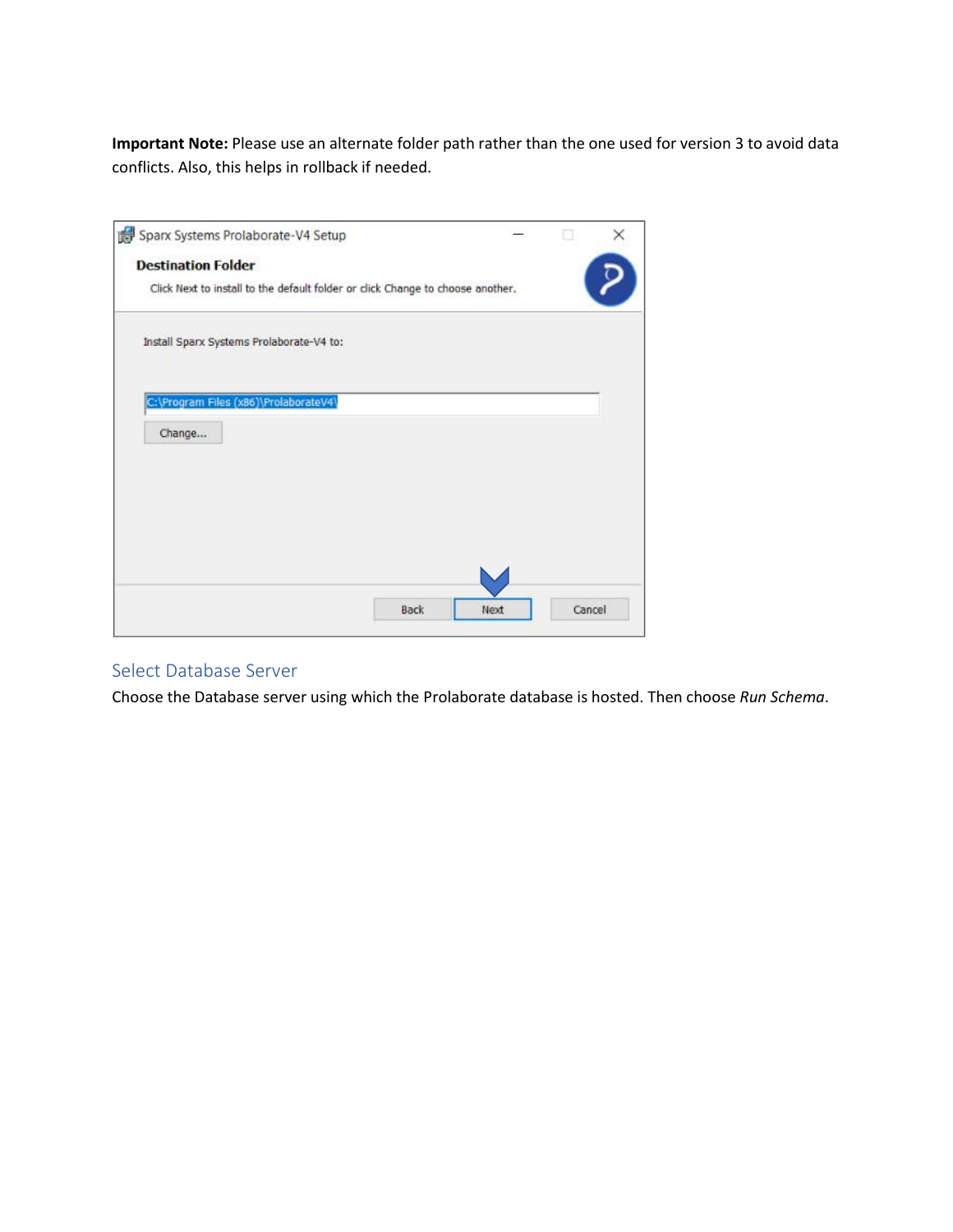| Sparx Systems Prolaborate Setup                                                                           |      |      |        |
|-----------------------------------------------------------------------------------------------------------|------|------|--------|
| <b>Database Schema</b>                                                                                    |      |      |        |
| Choose whether you want to run the schema afresh or use the existing one.                                 |      |      |        |
| Choose the Database server using which Prolaborate database is hosted:                                    |      |      |        |
| Microsoft SQL Server                                                                                      |      |      |        |
| MySQL                                                                                                     |      |      |        |
| Choose the appropriate option:                                                                            |      |      |        |
| Run schema                                                                                                |      |      |        |
| Skip this step                                                                                            |      |      |        |
| Note:                                                                                                     |      |      |        |
| Run schema : Choose this option to create or upgrade Prolaborate tables.                                  |      |      |        |
| Skip this step : Choose this option if you don't want the installer to perform any<br>action on database. |      |      |        |
|                                                                                                           | Back | Next | Cancel |

## <span id="page-7-0"></span>Provide Database Details

Fill in the Prolaborate database details.

| Domain Name / IP Address   |
|----------------------------|
| DESKTOP-P9V8VSR\SQLEXPRESS |
| Database Name:             |
| Prolaborate V4             |
| Username:                  |
| Sarayanan                  |
| Password:                  |
|                            |
|                            |
|                            |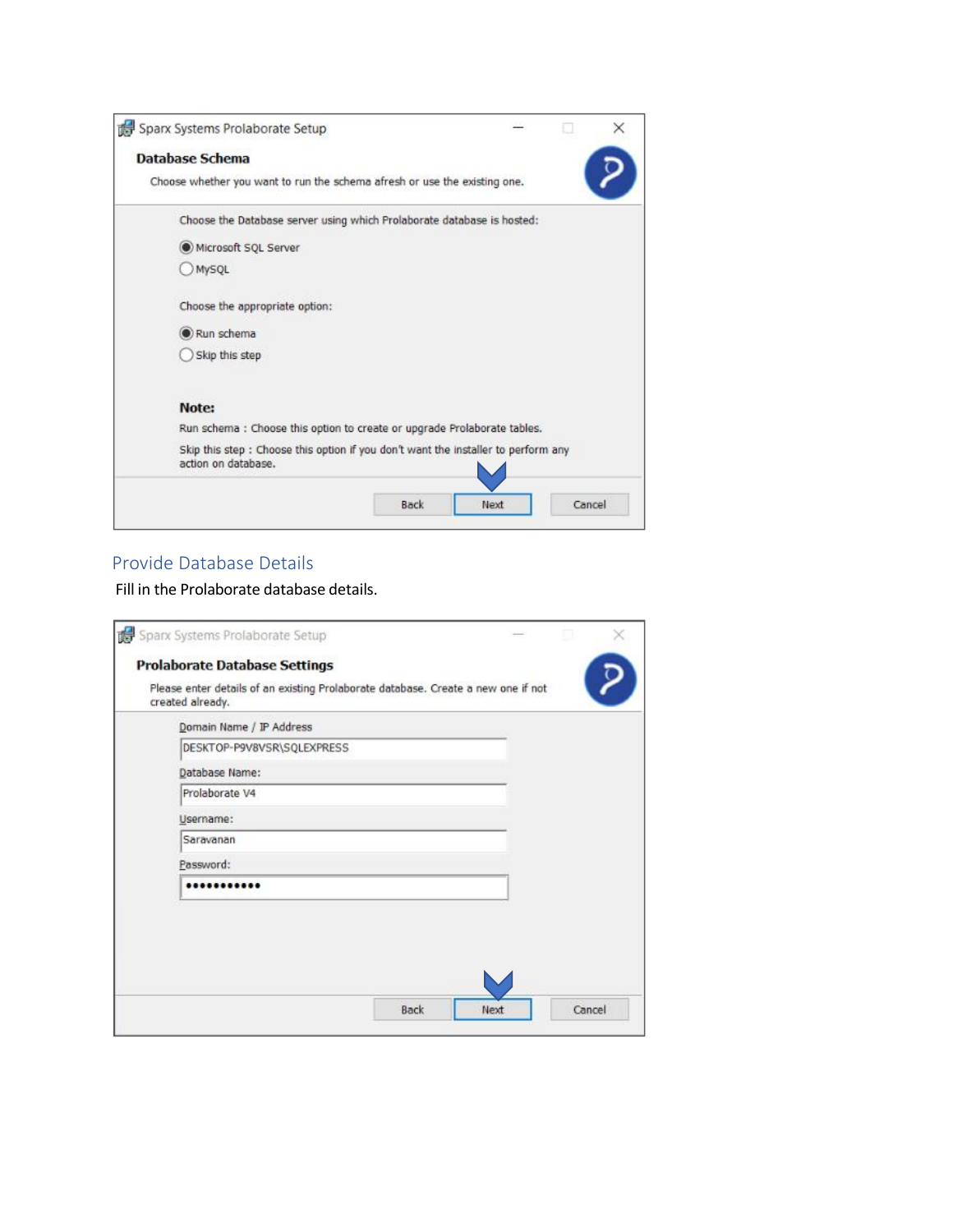#### <span id="page-8-0"></span>Database Backup

Please ensure a backup of the database is taken. This step is just a gentle reminder and does not do anything.



#### <span id="page-8-1"></span>Configure Prolaborate

Enter the IP address or domain name in *Host.* Enter a port that is not in use and open in Firewall. Port 443 is recommended. Enter an email address. This user will be made the super admin of Prolaborate.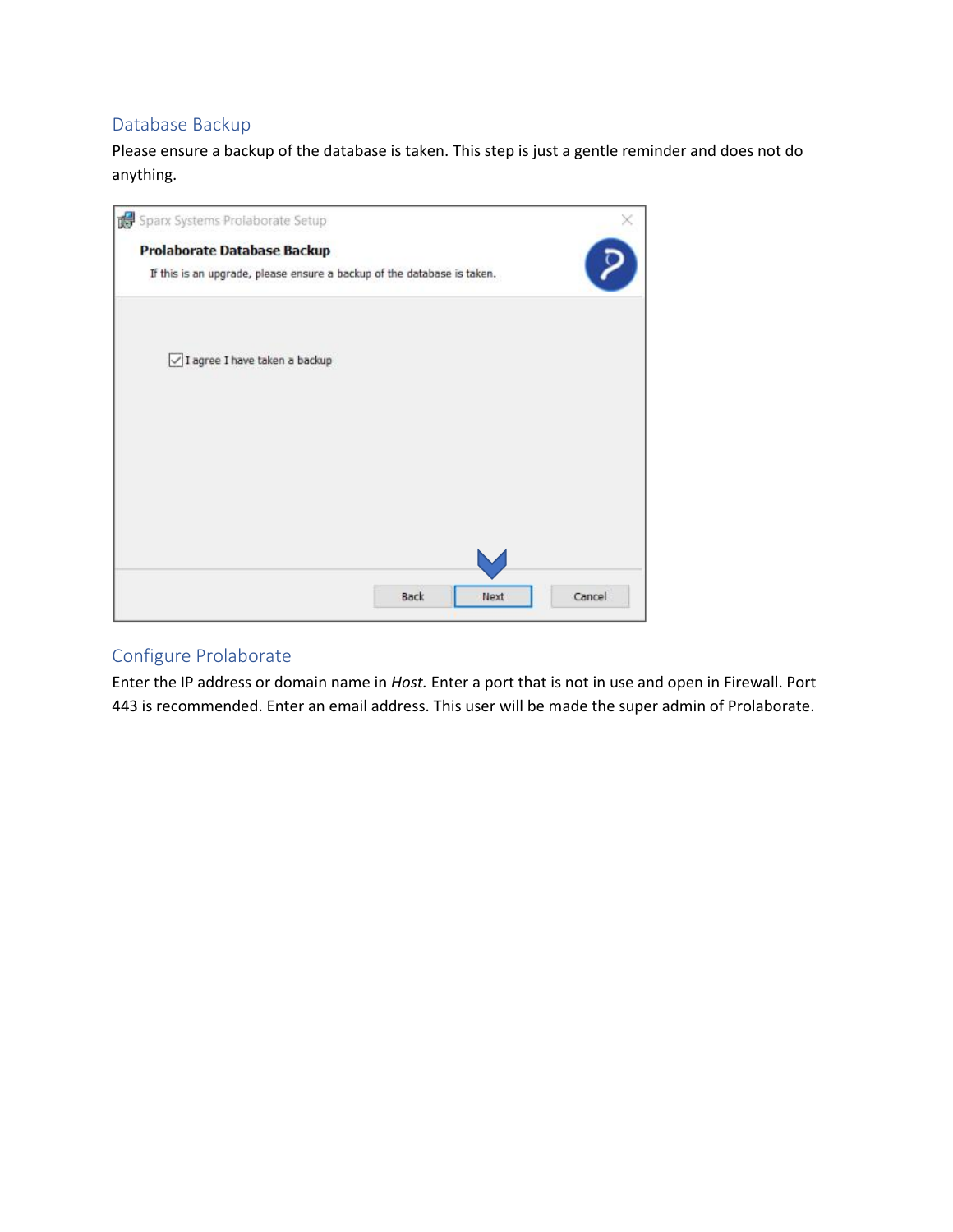| <b>Prolaborate Settings</b>                            |                                         |                   |  |  |
|--------------------------------------------------------|-----------------------------------------|-------------------|--|--|
| Please enter the details of Prolaborate Configuration. |                                         |                   |  |  |
| Host                                                   |                                         |                   |  |  |
| localhost<br>http://                                   |                                         |                   |  |  |
|                                                        | Port Number (This should not be in use) |                   |  |  |
| 80                                                     |                                         |                   |  |  |
|                                                        |                                         |                   |  |  |
|                                                        |                                         |                   |  |  |
| <b>New Login Credentials:</b>                          |                                         |                   |  |  |
| Email ID of an Admin:                                  | admin@prolaborate.com                   |                   |  |  |
| Password:                                              | Welcome@123                             | Copy to clipboard |  |  |
|                                                        |                                         |                   |  |  |

#### <span id="page-9-0"></span>Review and Install

Review the information and click *Install*

Note: Write down the credentials or take a screenshot of this page for later reference.

| <b>Review Installer Settings</b>                                                          |      |         |        |
|-------------------------------------------------------------------------------------------|------|---------|--------|
| Click on Install to begin the installation or Back to change some settings.               |      |         |        |
| <b>Settings:</b>                                                                          |      |         |        |
| Installation location: C:\Program Files (x86)\ProlaborateV4\                              |      |         |        |
| Database Schema: Run schema                                                               |      |         |        |
| Port Number: 80                                                                           |      |         |        |
|                                                                                           |      |         |        |
| Installation log path: C:\Program Files (x86)\ProlaborateV4\InstallLog\ProlaborateLog.txt |      |         |        |
| <b>Default Login Credentials (IMPORTANT):</b>                                             |      |         |        |
| Email ID: admin@prolaborate.com                                                           |      |         |        |
| Password: Welcome@123                                                                     |      |         |        |
|                                                                                           | Back | Install | Cancel |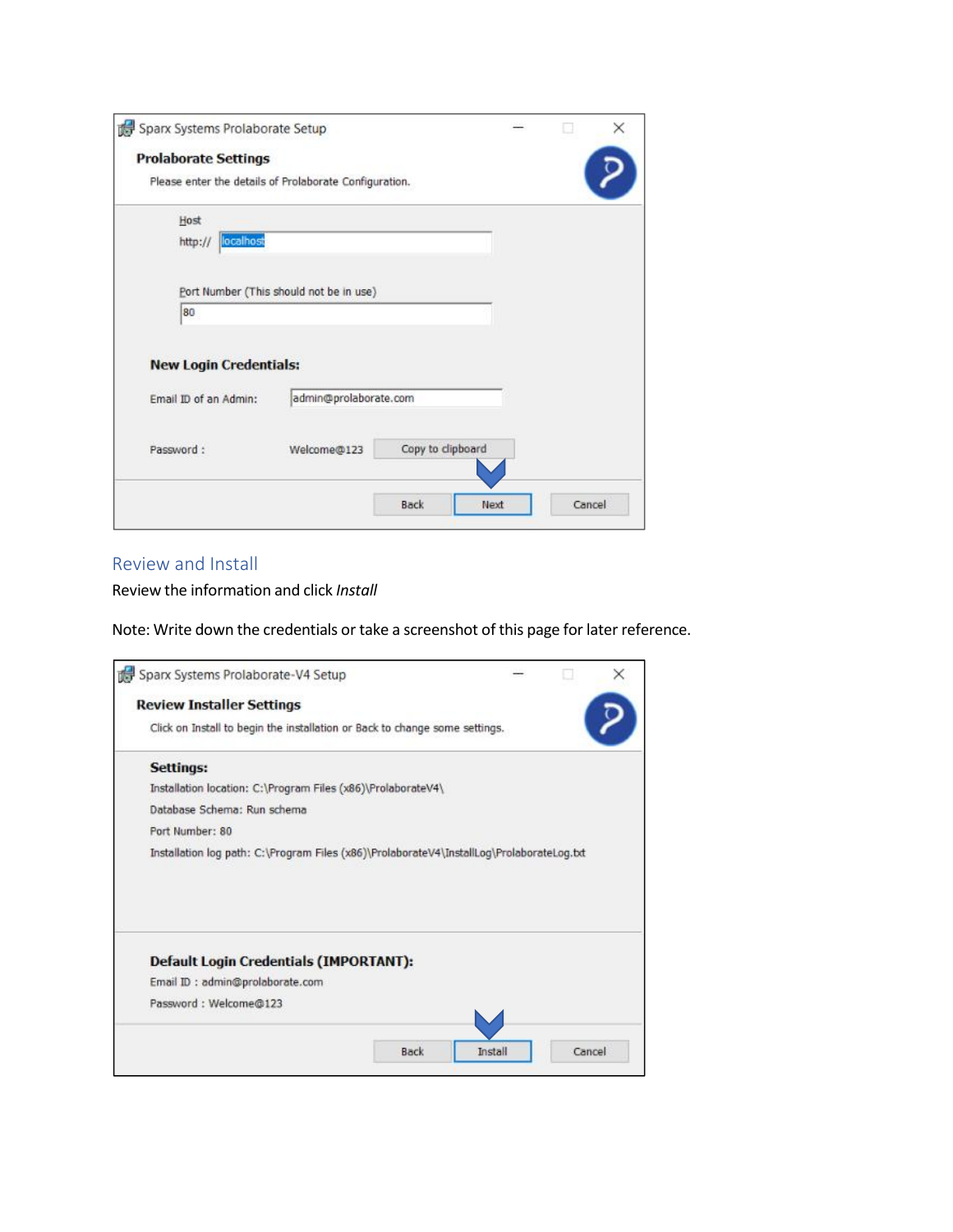

Once the installation is completed successfully, the following page will appear. Click *Finish*

#### <span id="page-10-0"></span>Run Data Migrator

Data migrator helps in migrating from V3 to V4 completely.

Go to the Prolaborate installation folder (For example, C:\Program Files (x86)\Prolaborate\ProlaborateDataMigration).

| Run "DataMigrator.exe" as an administrator. |  |
|---------------------------------------------|--|
|---------------------------------------------|--|

|  |  | This PC > Local Disk (C:) > Program Files (x86) > ProlaborateV4 > ProlaborateDataMigration |
|--|--|--------------------------------------------------------------------------------------------|
|  |  |                                                                                            |

| $\lambda$<br>Name                            | Date modified    | Type                           | Size          |
|----------------------------------------------|------------------|--------------------------------|---------------|
| ref                                          | 25-10-2021 21:51 | File folder                    |               |
| runtimes                                     | 25-10-2021 21:51 | File folder                    |               |
| $win-x64$                                    | 25-10-2021 21:51 | File folder                    |               |
| appsettings                                  | 07-10-2021 09:19 | <b>JSON File</b>               | 2KB           |
| CryptoService.dll<br>闽                       | 12-08-2021 14:05 | Application extens             | 7 KB          |
| DataMigrator.deps                            | 12-10-2021 13:30 | <b>JSON File</b>               | <b>100 KB</b> |
| DataMigrator.dll                             | 12-10-2021 13:30 | Application extens             | 351 KB        |
| <b>DataMigrator</b><br>Œ<br>ati              | 12-10-2021 13:30 | Application                    | 96.349 KB     |
| DataMigrator.pdb                             | 12-10-2021 13:30 | PDB File                       | 92 KB         |
| DataMigrator.runtimeconfig.dev               | 12-10-2021 13:30 | JSON File                      | 1 KB          |
| DataMigrator.runtimeconfig                   | 12-10-2021 13:30 | <b>JSON File</b>               | 1 KB          |
| <b>HtmlAgilityPack.dll</b><br>岡<br>IΤI       | 07-06-2021 14:14 | Application extens             | 158 KB        |
| Microsoft.AspNetCore.Cryptography.Inter<br>裪 | 18-06-2021 18:13 | Application extens             | 41 KB         |
| Microsoft.AspNetCore.Cryptography.Key        | 18-06-2021 18:15 | Application extens             | 22 KB         |
| Missource & Acabiat Corp. Disconsider Eating | 10 GC 3034 10-15 | A sain Hampton or an other own | フロ レロ         |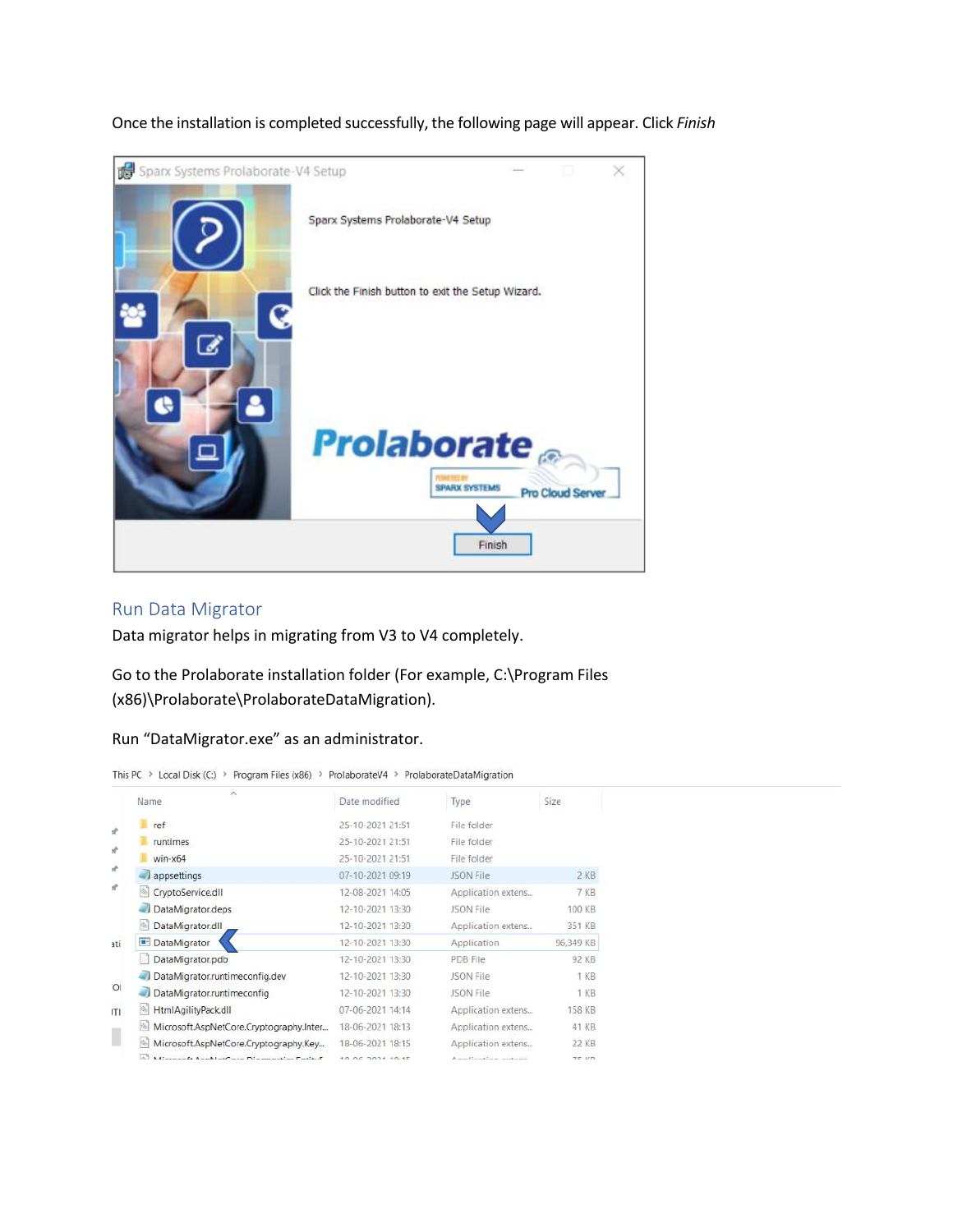## <span id="page-11-0"></span>Post Installation Steps

#### <span id="page-11-1"></span>Internet Information Service (IIS) Support

The V4 application does not require an IIS manager to perform in Version 4. We upgraded the Config file, and it completed all of the manual work that required manual installation of IIS, and the user may access the web application through the domain that was specified during the installation phase **Configure Prolaborate.**

#### [http://\(domainname\)](http://(domainname))

Ex: http://localhost

#### <span id="page-11-2"></span>Update Password

There are 2 ways how you can reset the password.

- 1. If the users are fewer, the admin can set a *Temporary password* from the *Users and License Management* page. The users can then use the temporary password and reset their password
- 2. If the users are more, you can inform the users to use the *Forgot Password* link to reset the password.

Note: Mailer should be enabled to do #2.

#### <span id="page-11-3"></span>Configure SAML SSO

In V4, we made it easier to map the attributes from the Prolaborate UI.

Map the attributes from the SAML SSO settings page, upload the SSL certificate and save the changes.

#### <span id="page-11-4"></span>OIDC Update

<span id="page-11-5"></span>After installing Prolaborate, users must do the following steps in order to access the Application over HTTPS.

Open the application by entering the admin login credentials at the URL listed below.

#### [http://\(domainname\)/Applications/Admin](http://domainname/Applications/Admin)

| <b>Prolaborate</b>                                            |                                                            |                           |                             |
|---------------------------------------------------------------|------------------------------------------------------------|---------------------------|-----------------------------|
| Portal Settings / Integrated Applications - Access Management | <sup>ere</sup> Integrated Applications - Access Management |                           | + Add Application           |
| Name                                                          | Application ID                                             | Regenerate Security Token | Actions                     |
| Prolaborate SPA                                               | Prolaborate-spa                                            |                           | <b>C</b> Edit <b>Delete</b> |

### Click the *Edit* button.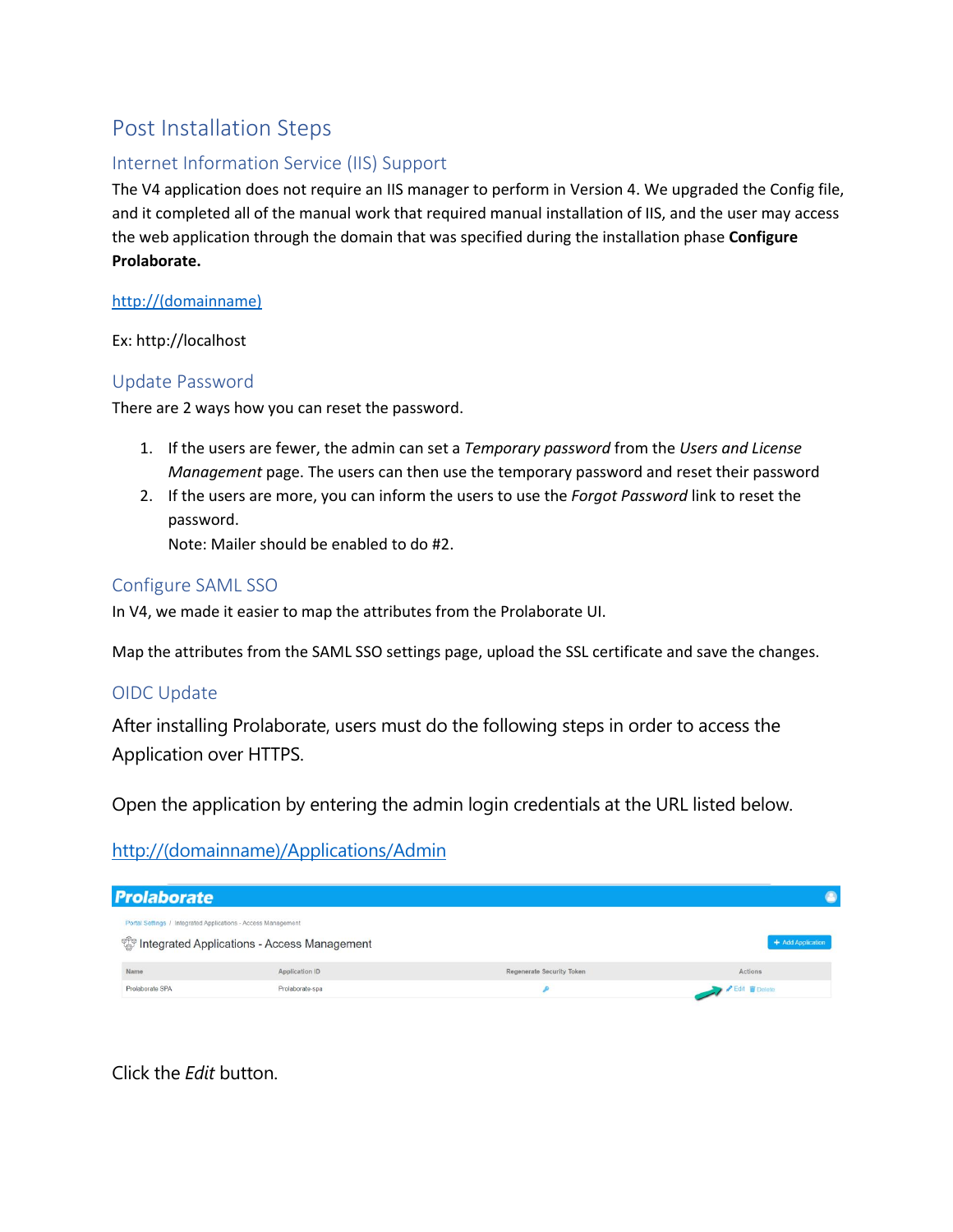| <b>Prolaborate</b>                   |                                                                                  |      |                                     | c                                |
|--------------------------------------|----------------------------------------------------------------------------------|------|-------------------------------------|----------------------------------|
|                                      | Portal Settings / Integrated Applications - Access Management / Edit Application |      |                                     |                                  |
| <b>Contract Edit Application</b>     |                                                                                  |      |                                     |                                  |
| Name <sup>*</sup>                    |                                                                                  |      | Authorization *                     |                                  |
| Prolaborate SPA                      |                                                                                  |      | AuthorizationCode, RefreshToken     | $\hat{\div}$                     |
| Application ID <sup>*</sup>          |                                                                                  |      | Scope                               |                                  |
| Prolaborate-spa                      |                                                                                  |      | Email, Profile, Roles, Open ID      | $\hat{\mathbf{v}}$               |
| Generate Security Token<br><b>65</b> |                                                                                  |      | Enhance Security using PKCE         |                                  |
| Protocols                            | Domain Url                                                                       | Port |                                     |                                  |
| <b>Https</b>                         | localhost<br>$\checkmark$                                                        | 443  |                                     |                                  |
| <b>Redirect URL's</b>                |                                                                                  |      | $\overline{2}$<br>Post Logout URL's |                                  |
|                                      | https://localhost/signin-callback.https://localhost/silent-redirect              |      | https://localhost/signout-callback  |                                  |
|                                      |                                                                                  |      |                                     |                                  |
|                                      |                                                                                  |      |                                     | <b>x</b> Cancel<br><b>a</b> Save |

Change Protocol into HTTPS and also change the Respective Port number. Then *Click* Save Button.

Now that information is automatically updated in the OIDC table from the prolaborate database.

#### <span id="page-12-0"></span>Protocol Update

Users who want to run their application using HTTPS protocol in the sense have to do the following steps manually.

Please use this below-mentioned path to get Prolaborate Management

C:\Program Files (x86)\ProlaborateV4\ProlaborateManagement

Run *Prolaborate Management* as a Administrator.

Click *Manage Configuration*

Select *WebApp*

Choose SSL certificate using browse icon

Enter the respective password for the certificate.

Select *Use Https* check box.

Click *Save.*